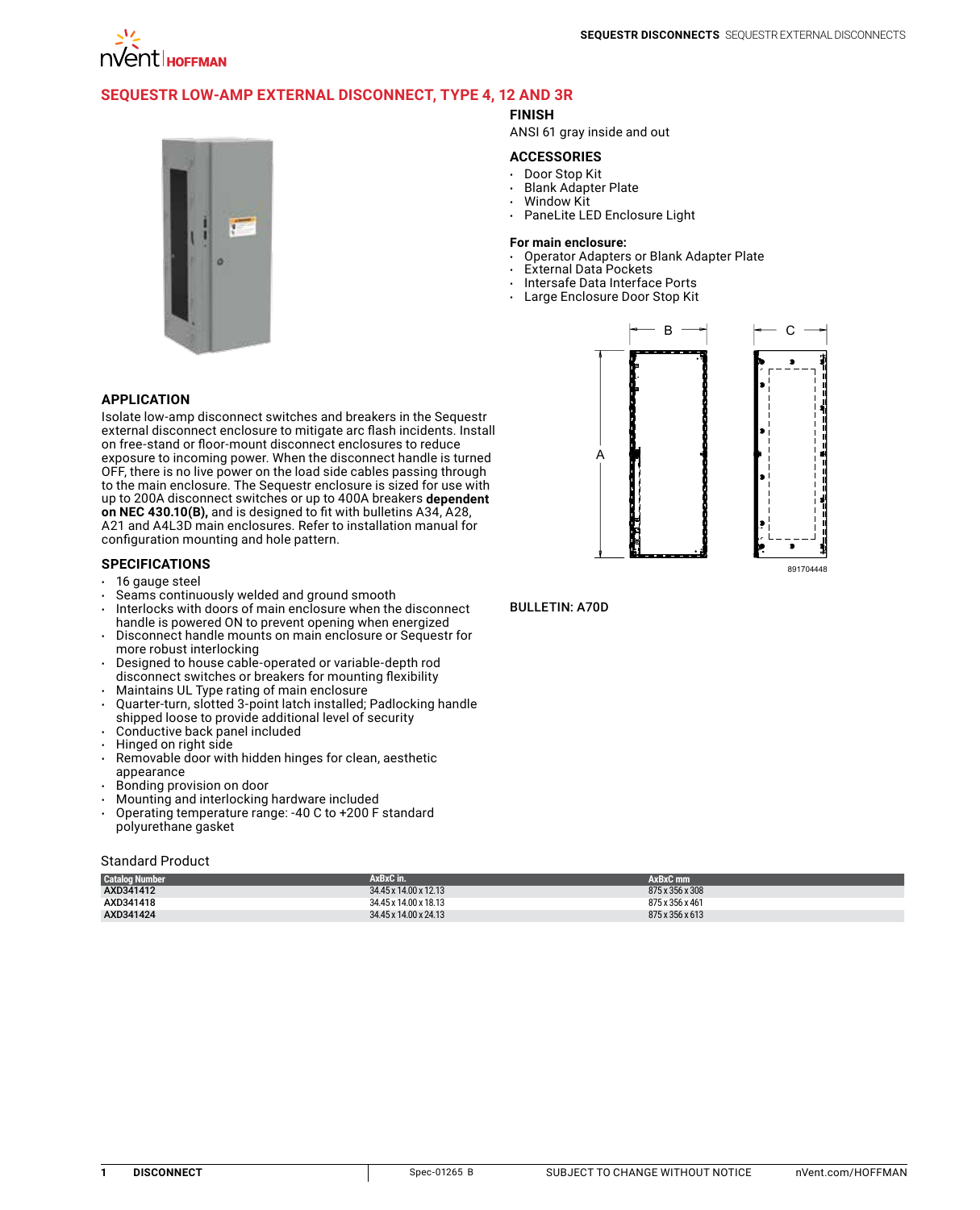

# **Low-Amp Sequestr Universal Cutout Mounting Space**



#### **Cable-Operated Disconnect Mounting Space**

For cable-operated disconnects, the operating disconnect handle can be installed in the main enclosure or in Sequestr. If installed in main enclosure, need to order operator adapter plate for main enclosure and blank adapter plate for Sequestr. If installed in Sequestr, need to order blank adapter plate for main enclosure. The W1 dimension for the vertical position of the disconnect device (switch and fuse clip or breaker) is determined by the size of the incoming wire size and NEC 430.10(B) standard.

## **Variable-Depth Rod Mounting Space**

For variable-depth rod disconnects, the operating handle must be installed in Sequestr. Need to order blankadapter plate for main enclosure. Disconnects are located by dimension E1. Wiring space W1 is available when disconnect is installed in the enclosure and is determined by the size of the incoming wire size and NEC 430.10(B) standard.

# **Mild Steel Low-Amp Sequestr Combinations**

Pair the Low-Amp Sequestr with these free-stand or floor-mount enclosures to create your desired arc flash prevention solution.

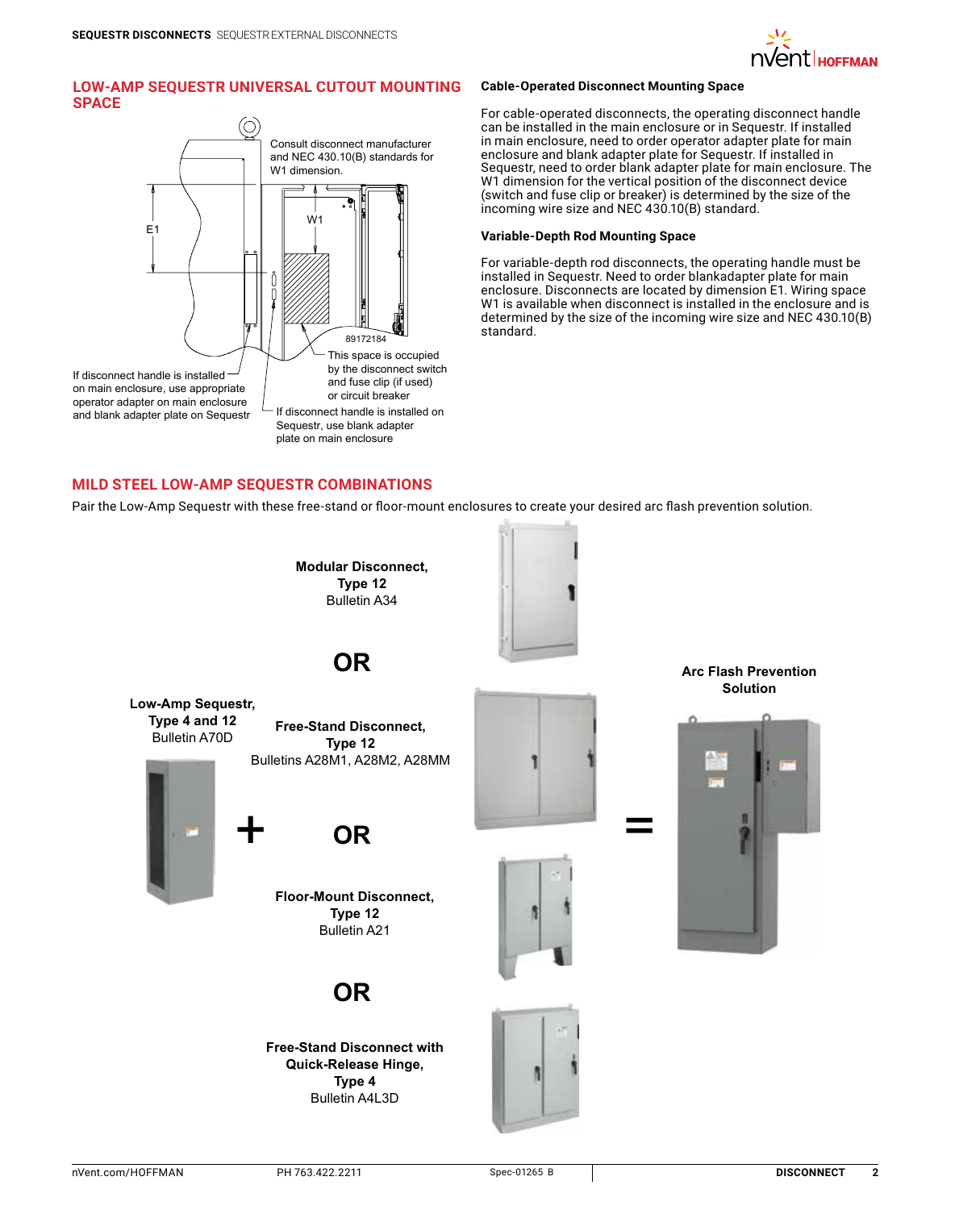

# **Mild Steel Low-Amp Sequestr Offset**



Refer to table to determine Sequestr Y dimension offset from A dimension on the main enclosure.

A21 Bulletin

| A in. | <b>Variable Rod</b> | Cable | in./mm      |
|-------|---------------------|-------|-------------|
| 60    | No                  | Yes   | 9.50        |
|       |                     |       | 241         |
| 72    | Yes                 | Yes   | 5.00<br>127 |
|       |                     |       |             |

# A28, A34, A4L3D Bulletins

| A  | <b>Variable Rod</b> | <b>Cable</b> | in./mm       |
|----|---------------------|--------------|--------------|
| 72 | Yes                 | Yes          | 3.00<br>76   |
| 84 | Yes                 | Yes          | 9.00<br>229  |
| 90 | Yes                 | Yes          | 12.00<br>305 |

89172212